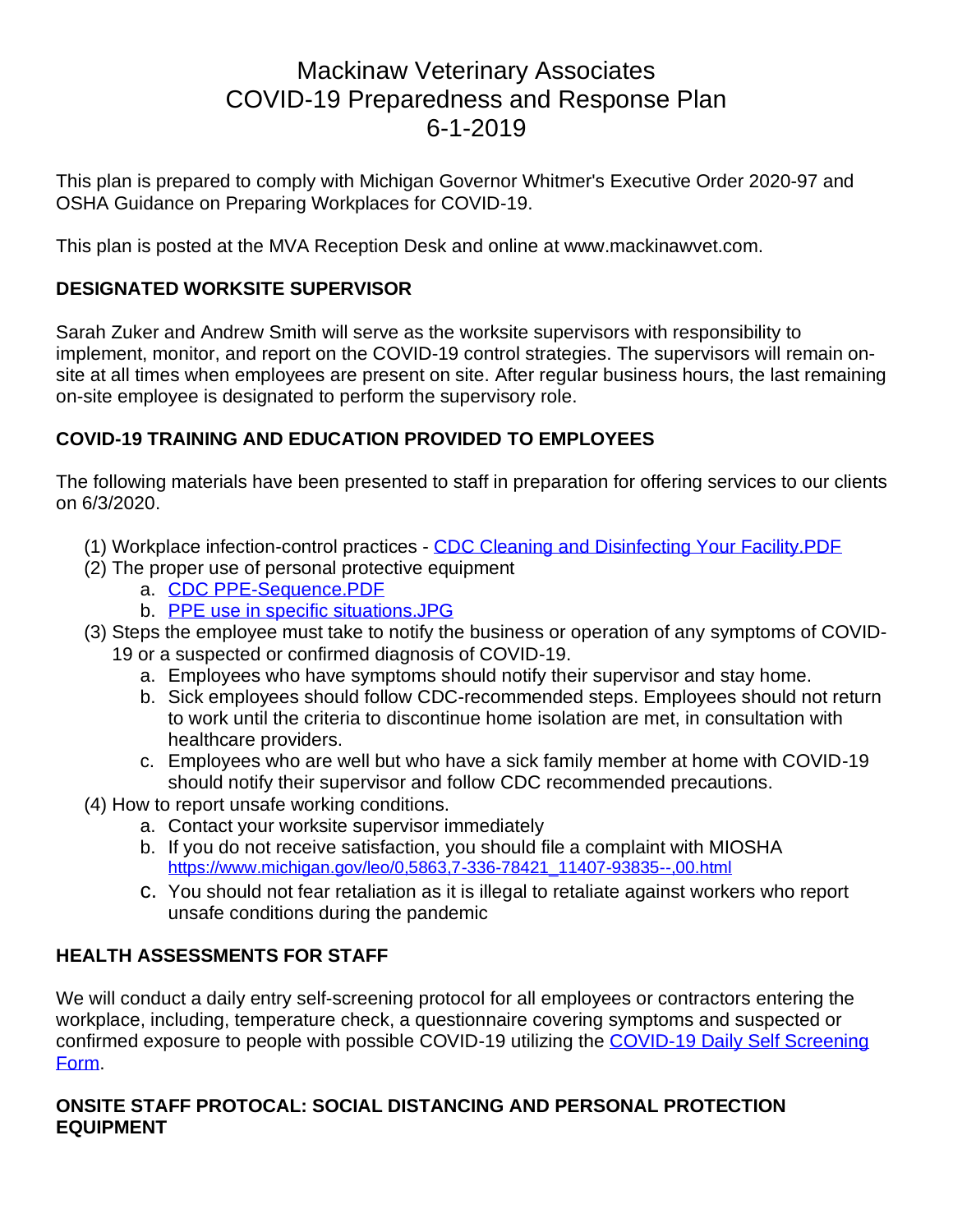- Staff are encouraged to maintain least six feet from one another to the extent possible.
- We will provide surgical and/or non-medical grade face coverings to our employees.
- We require face coverings to be worn when employees cannot consistently maintain six feet of separation from other individuals in the workplace.
- Employees may choose to use face shields (when they become available) when three feet of separation cannot be maintained from other individuals in the workplace.

# **SERVICE DELIVERY PROTOCOL**

We will utilize "curbside care" and telemedicine for a majority of our clients, but there have been situations where the presence of clients has been important to the proper care of our patients.

For situation where clients must be admitted into the clinic, the following protocol will be followed:

- Clients will be admitted into the clinic at the discretion of the doctor.
- Clients will be questioned regarding the following:
	- $\circ$  their current health status and any illness or quarantine in the past 30 days
	- $\circ$  the health status of any person they have been in contact with over the past 7 days.
- Clients will wait in their vehicle until approached and escorted in by staff.
- Clients will use our hand sanitizer before entering.
- Clients will not be admitted without a face mask.
- All staff will be notified in advance of entry.
- Clients will be immediately directed to a predetermined examination room.
- Clients will maintain social distancing in the exam room as directed by the doctor and staff. (floor marking will not be utilized as their position depends on the procedure being performed)
- All business will be conducted within the same room.
- Clients will not have access to the restroom.
- Clients will be escorted out of the building.
- The all surfaces in the exam room will be cleaned and disinfected by wipes and/or UVC light.
- The exam room will be ventilated for 10 minutes after the visit.

Protocols for "curbside care":

- Clients will wait in their vehicle until greeted by staff.
- Clients are permitted to exit their vehicle and retrieve their pet from the vehicle.
- Small dogs and cats should be in a carrier.
- The carrier should be placed outside the vehicle, the client steps six feet away and staff will then retrieve the pet and enter the clinic.
- For dogs on a leash:
	- o Clients will exit the vehicle and retrieve their pet from the vehicle.
	- $\circ$  Clients will apply a slip leash supplied by staff.
	- o Clients will then hand the leash to staff.
- The same protocols will be followed when the pet is returned to the owner.
- Communication with the client should be conducted with six feet social distance or by phone.
- We encourage all financial transactions continue by credit card but will accept checks.

Check in and Check Out: